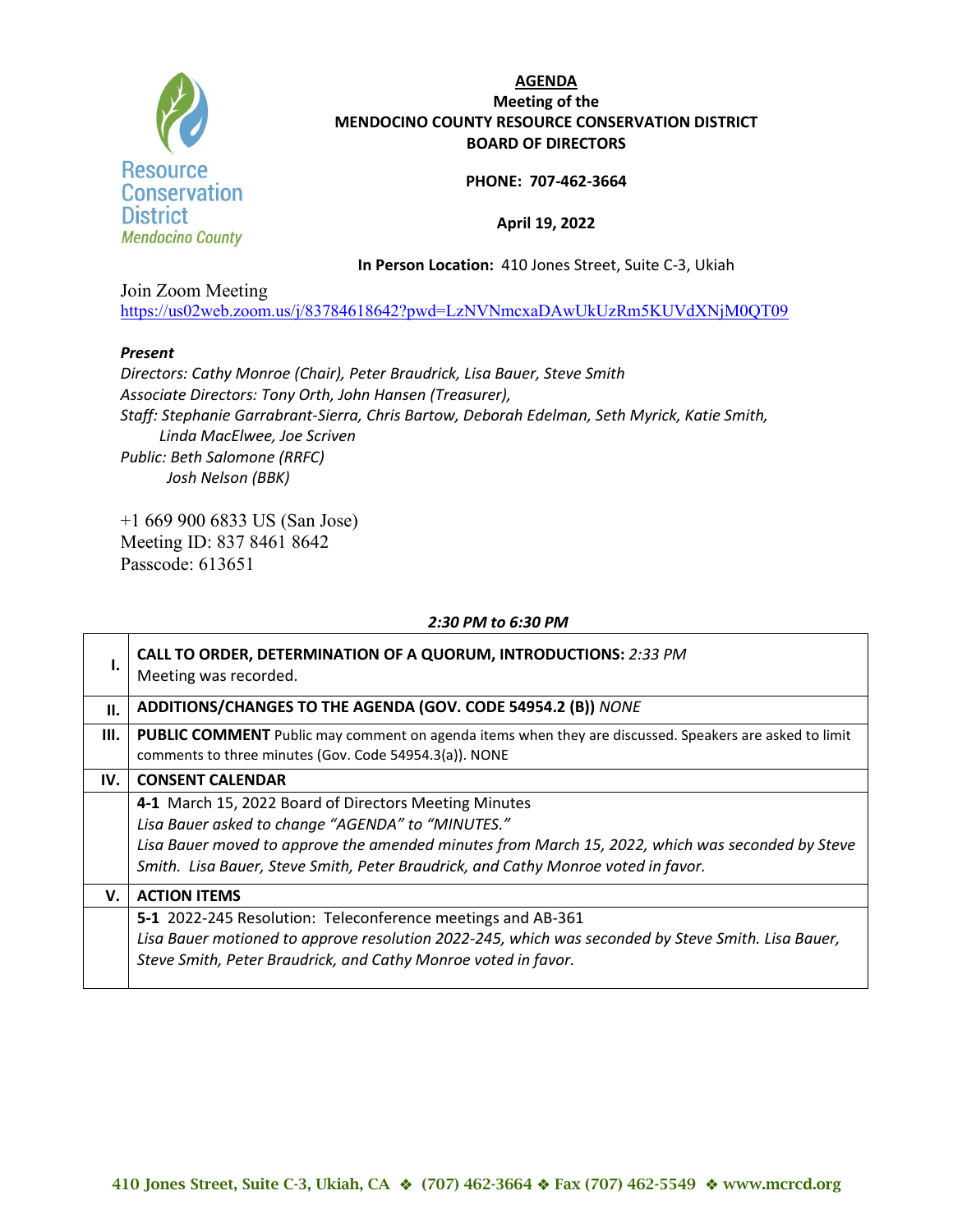|      | 5-2 2022-246 Resolution: Approval to enter into contract with Wildlife Conservation Board for Navarro                                                                                                       |
|------|-------------------------------------------------------------------------------------------------------------------------------------------------------------------------------------------------------------|
|      | River Streamflow Enhancement Implementation Project                                                                                                                                                         |
|      | Linda MacElwee provided a summary of the project: Lower Flynn Creek infiltration project, and Camp                                                                                                          |
|      | Navarro rainwater catchment 120,000 gallon tank for landscape.                                                                                                                                              |
|      | Lisa Bauer moved to approve resolution 2022-246 which was seconded by Peter Braudrick. Lisa Bauer,<br>Peter Braudrick, Steve Smith, and Cathy Monroe voted in favor.                                        |
|      |                                                                                                                                                                                                             |
| VI.  | <b>DISCUSSION ITEMS</b>                                                                                                                                                                                     |
|      | 6-1 Training provided by BBK (3:00 to 5:57)                                                                                                                                                                 |
|      | Josh Nelson: Power Point Presentation: AB 1234 Ethics Training.                                                                                                                                             |
|      | 4 modules covering 2 hours.                                                                                                                                                                                 |
| V.   | ACTION ITEMS - Continued (5:45 to 6:30 PM)                                                                                                                                                                  |
|      | 5-3 Board approval of Financial Statements for January 2022                                                                                                                                                 |
|      | Cathy Monroe asked where the \$25,000 shown on the Aging Summary is from. Joe Scriven will find out                                                                                                         |
|      | and report back at the May board meeting.                                                                                                                                                                   |
|      | Peter Braudrick moved to approve financial statements for February 2022, which was seconded by Steve                                                                                                        |
|      | Smith. Peter Braudrick, Steve Smith, and Cathy Monroe voted in favor. Lisa Bauer abstained.                                                                                                                 |
|      | 5-4 Board approval of Warrant Requests for March 2022                                                                                                                                                       |
|      | Lisa Bauer moved to approve the Warrant Request for March 2022, which was seconded by Peter<br>Braudrick. Lisa Bauer, Peter Braudrick, Steve Smith, and Cathy Monroe voted in favor.                        |
|      | 5-5 Board approval of staff revision of Financial Policies                                                                                                                                                  |
|      | Stephanie Garrabrant-Sierra provided an explanation of the financial policies development. One main                                                                                                         |
|      | point was that the current policies were too detailed in the procedural aspects for staff to follow. This                                                                                                   |
|      | item can be used to begin the conversation with the Board and Executive Director to develop financial                                                                                                       |
|      | policies that follow government requirements and other RCDs. Review of this document will be on the                                                                                                         |
|      | agenda for the June or July board meeting.                                                                                                                                                                  |
|      |                                                                                                                                                                                                             |
|      | Tony Orth: Executive Committee can be a good sounding board for this process to review the fiscal                                                                                                           |
|      | policies.                                                                                                                                                                                                   |
|      |                                                                                                                                                                                                             |
|      | John Hansen: What process will be followed to refine policy/procedure will be followed? Finance<br>Committee still has the responsibility to develop financial policies to present to BOD for approval. The |
|      | controversy over the depth of the detail that the policies get into should be discussed outside of the BOD                                                                                                  |
|      | meeting. Reference to recipients of federal funds and those rules are not being followed by RCD.                                                                                                            |
|      |                                                                                                                                                                                                             |
|      | Lisa Bauer: Policy we developed incorporated several RCDs. Does not want this to go to full board.                                                                                                          |
|      | Finance Committee should be in charge of this process. Recommendation should be taken to board after                                                                                                        |
|      | work with committee and financial consultant.                                                                                                                                                               |
|      |                                                                                                                                                                                                             |
|      |                                                                                                                                                                                                             |
|      | Peter: Gold Ridge RCD contracts with Conservation Works who submits the grants and administers                                                                                                              |
|      | projects, and Gold Ridge does the field work.                                                                                                                                                               |
|      | No motion for this action item.                                                                                                                                                                             |
|      |                                                                                                                                                                                                             |
|      |                                                                                                                                                                                                             |
| VII. | <b>INFORMATIONAL ITEMS</b>                                                                                                                                                                                  |
|      | Adjournment: Motion to adjourn: All in favor at 6:31 PM.                                                                                                                                                    |
|      |                                                                                                                                                                                                             |